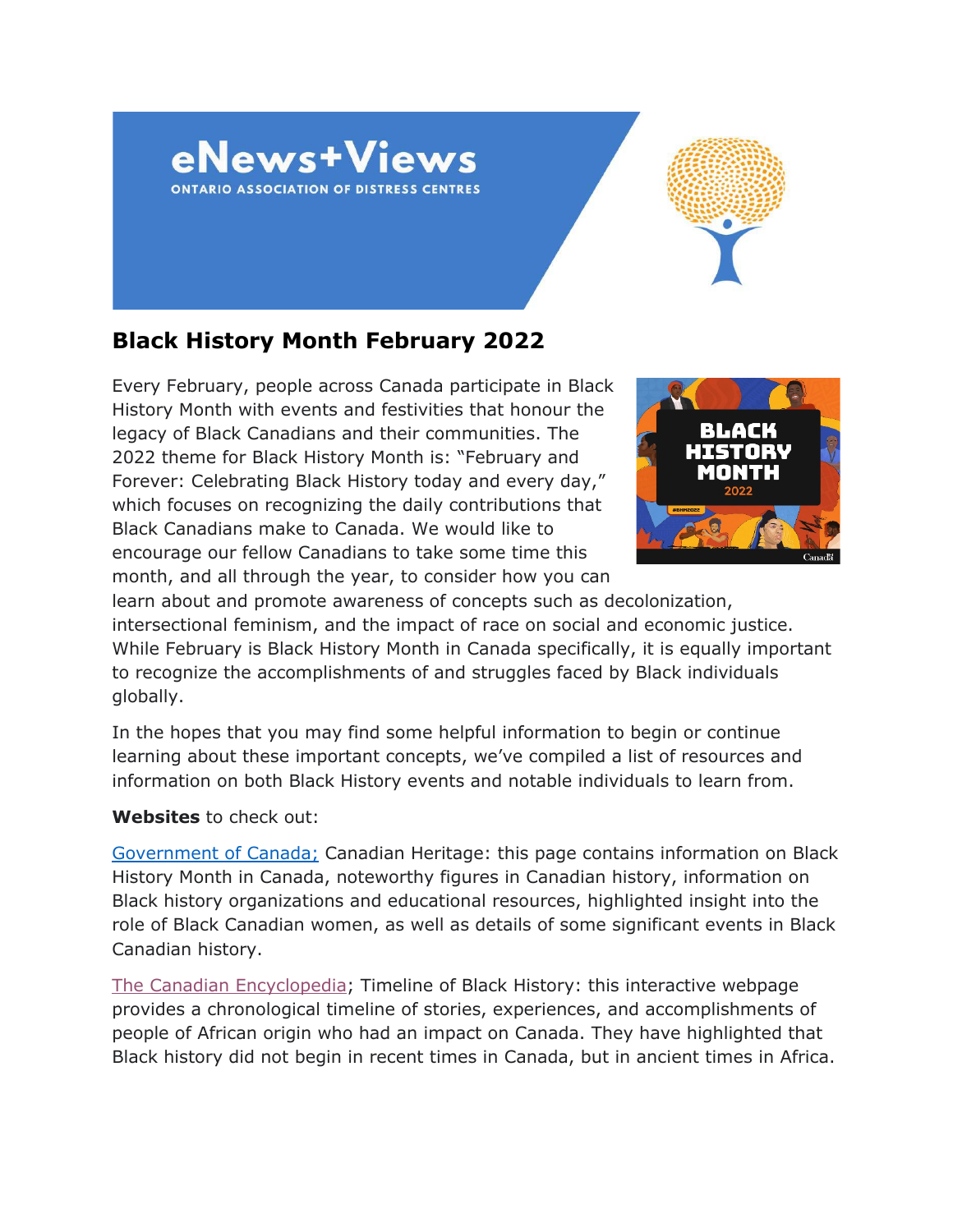[Ontario Black History Society;](https://blackhistorysociety.ca/) The Ontario Black History Society (OBHS) is a registered Canadian charity, dedicated to the study, preservation and promotion of Black History and heritage. The Society aims to encourage public interest in Black History through the:

- Recognition and documentation of the contributions of peoples of African descent and their collective histories, past and present, through education, research and collaboration.
- Development and support of educational initiatives and exhibits.
- Inclusion of Black History material in school curricula.

CBCnews; [23 historical black Canadians you should know:](https://www.cbc.ca/news2/interactives/black-history-month/) another interactive page, this article contains images of 23 Canadian's who hugely contributed to Canada's culture and legacy.

# **Books** you might enjoy:

[Washington Black,](https://www.harpercollins.ca/9781443459587/washington-black/) by Esi Edugyan; "When two English brothers arrive at a Barbados sugar plantation, they bring with them a darkness beyond what the slaves have already known. Washington Black – an eleven year-old field slave – is horrified to find himself chosen to live in the quarters of one of these men. But the man is not as Washington expects him to be. His new master is the eccentric Christopher Wilde – naturalist, explorer, inventor and abolitionist – whose obsession to perfect a winged flying machine disturbs all who know him. Washington is initiated into a world of wonder: a world where the night sea is set alight with fields of jellyfish, where a simple cloth canopy can propel a man across the sky, where even a boy born in chains may embrace a life of dignity and meaning – and where two people, separated by an impossible divide, can begin to see each other as human."

[Butter Honey Pig Bread,](https://arsenalpulp.com/Books/B/Butter-Honey-Pig-Bread) by Francesca Ekwuyasi; "Butter Honey Pig Bread is a story of choices and their consequences, of motherhood, of the malleable line between the spirit and the mind, of finding new homes and mending old ones, of voracious appetites, of queer love, of friendship, faith, and above all, family."

[The Skin We're In: A Year of Black Resistance and Power;](https://www.penguinrandomhouse.ca/books/536075/the-skin-were-in-by-desmond-cole/9780385686341) by Desmond Cole, "A bracing, provocative, and perspective-shifting book from one of Canada's most celebrated and uncompromising writers, Desmond Cole. *The Skin We're In* will spark a national conversation, influence policy, and inspire activists."

[Africville,](https://www.harpercollins.ca/9781443458474/africville/) by Jeffrey Colvin; "A richly woven story, structured as a triptych, *Africville* chronicles the lives of three generations of the Sebolt family— Kath Ella, her son, Omar/Etienne, and her grandson Warner—whose lives unfold against the tumultuous events of the twentieth century, from the Great Depression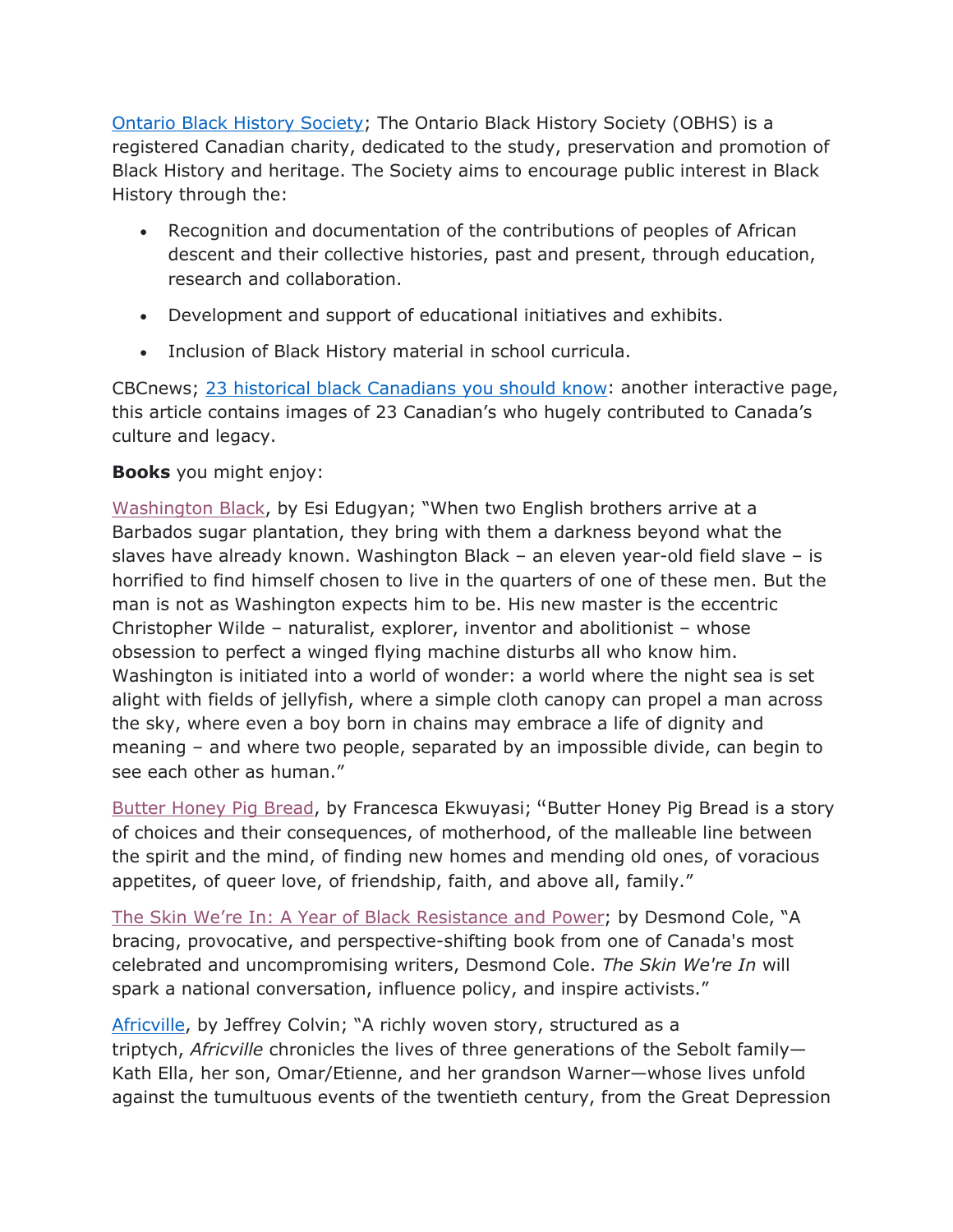of the 1930s, through the social protests of the 1960s, to the economic upheavals of the 1980s."

Many public libraries have compiled reading lists for adults and children to highlight Black authors and stories, and many are also hosting events. We would suggest checking your local library's website to see if they have a list of their own. If you need somewhere to start, you can check out Waterloo Public Library's events and book lists [here.](https://www.wpl.ca/BHM)

**Podcasts** by Black creators:

[Portraits of Black Canadians;](https://www.rcinet.ca/en/podcasts/portraits-of-black-canadians/) "Find out more about black Canadians who contributed to the building of Canada and who are making their mark every day. Radio Canada International has produced a series of vignettes spotlighting some of the black Canadians that have marked the country's past, as well as those that are marking Canada's present."

[The Secret Life of Canada;](https://www.cbc.ca/listen/cbc-podcasts/203-the-secret-life-of-canada) "The Secret Life of Canada is a podcast about the country you know and the stories you don't. Join hosts Leah-Simone Bowen and Falen Johnson as they reveal the beautiful, terrible and weird histories of this land. Season 4 launches February 3, 2022, with episodes releasing twice a month."

[Black Canadian Creators;](https://www.listennotes.com/podcasts/black-canadian-creators-the-chonilla-network-vy51r7RMfeF/) "Black Canadian Creators is a show that is perfect for anyone looking to start their journey or get inspired by fellow content creators. Hosted by Facebook community founder and podcast host/producer Sherley Joseph in this seasonal interview-style series. Spotlighting a wide range of online or offline Canadian creatives who identify as Black, African, Africadian, Caribbean, or Mixed originators living in Canada or ex-pat creators living abroad. Learn from new or veteran Bloggers, Podcasters, Journalists, Authors, Writers, YouTubers, Photographers, Videographers, Directors, Musicians, Visual Artists, Producers, Content Strategists, Influencers, and more. Discussing who they are, how they started, where they are going on their content journey, sharing their tips and inspirations."

[Black Tea;](https://frequencypodcastnetwork.com/podcasts/black-tea/) "Toronto is a multicultural hotspot. But the diversity that makes the city special isn't often reflected in the stories we hear and the discussions we have. Black Tea will change that. Dalton Higgins and Melayna Williams are here to bring important and uncomfortable Black community conversations out in the open, and to have some laughs while doing it."

# **Blogs** to explore**:**

[Re-Imagining Black History Month: An Equity-Informed Approach;](https://kojoinstitute.com/re-imagining-black-history-month-an-equity-informed-approach/) A blog post by KOJO Institute, a leading consultancy that partners with organizations to unlock their potential by navigating the challenges connected to equity, bias, diversity, inclusion anti-oppression and anti-racism.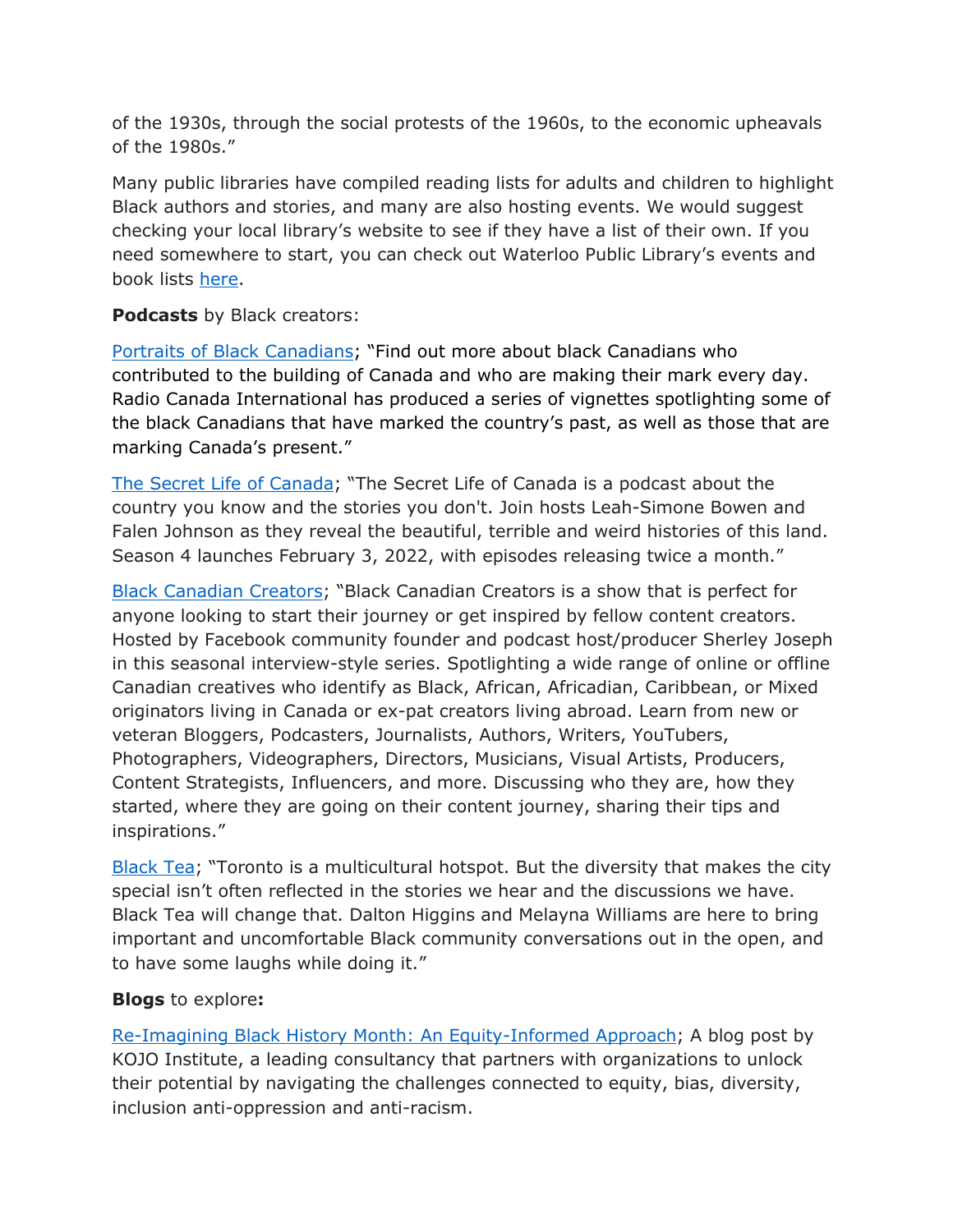Excerpt - "Across Canada, organizations and institutions spend February celebrating the accomplishments, contributions, and culture of Black Canadians. Corporations often recognize African, Black, and Caribbean food, art, music, and customs and integrate these acknowledgements into their marketing efforts. Government bodies plan events to acknowledge Black changemakers and notable figures who helped to shape Canadian history. Schools host assemblies to honour prominent Black alumni and community members and introduce elements of Black history to their curricula.

These observances are all important ways of acknowledging the impact Black Canadians continue to have on this nation. But they are not enough. Current approaches to Black history month typically fail to look beyond the surface. They sanitize uncomfortable truths about the history of Black people in Canada and the way those realities contribute to the present-day inequities Black Canadians face."

[Facing Canada: A Facing History Community Blog;](https://facingcanada.facinghistory.org/topic/black-history) a collection of blog posts from Facing Canada and vetted educators sharing resources and tools for building classrooms and learning environments that encourage equity and inclusivity.

Excerpt – "In this blog post, Ontario educator, Uthish Ganesh, discusses how he set the foundation for the deep and complex subject matter in the African Diaspora course by focusing the first unit on building community, centering an equity approach and creating space for identity affirming activities. This process created necessary space to explore the layers of identity and its interplay with society and build bridges of commonality, understanding and empathy between students of all backgrounds."

### **Global initiatives and Notable non-Canadians** to learn about**:**

[The Innovating for Maternal and Child Health in Africa \(IMCHA\) initiative;](https://www.idrc.ca/en/initiative/innovating-maternal-and-child-health-africa) IMCHA seeks to improve maternal, newborn, and child health outcomes by strengthening health systems, using primary healthcare as an entry point.

[Kimberlé Crenshaw;](https://www.ted.com/speakers/kimberle_crenshaw) a law professor and leading authority in the areas of civil rights, Black feminist legal theory, and race, racism, and the law. Her work has been foundational in two fields of study that have come to be known by terms that she coined: critical race theory and intersectionality.

[Sojourner Truth;](https://www.nps.gov/articles/sojourner-truth.htm) Born into slavery in 1797, Isabella Baumfree, who later changed her name to Sojourner Truth, would become one of the most powerful advocates for human rights in the nineteenth century. At the 1851 Women's Rights Convention held in Akron, Ohio, Sojourner Truth delivered what is now recognized as one of the most famous abolitionist and women's rights speeches in American history. While there is some controversy surrounding the actual words of the speech, either way you read it, [it is powerful.](https://www.thesojournertruthproject.com/compare-the-speeches/)